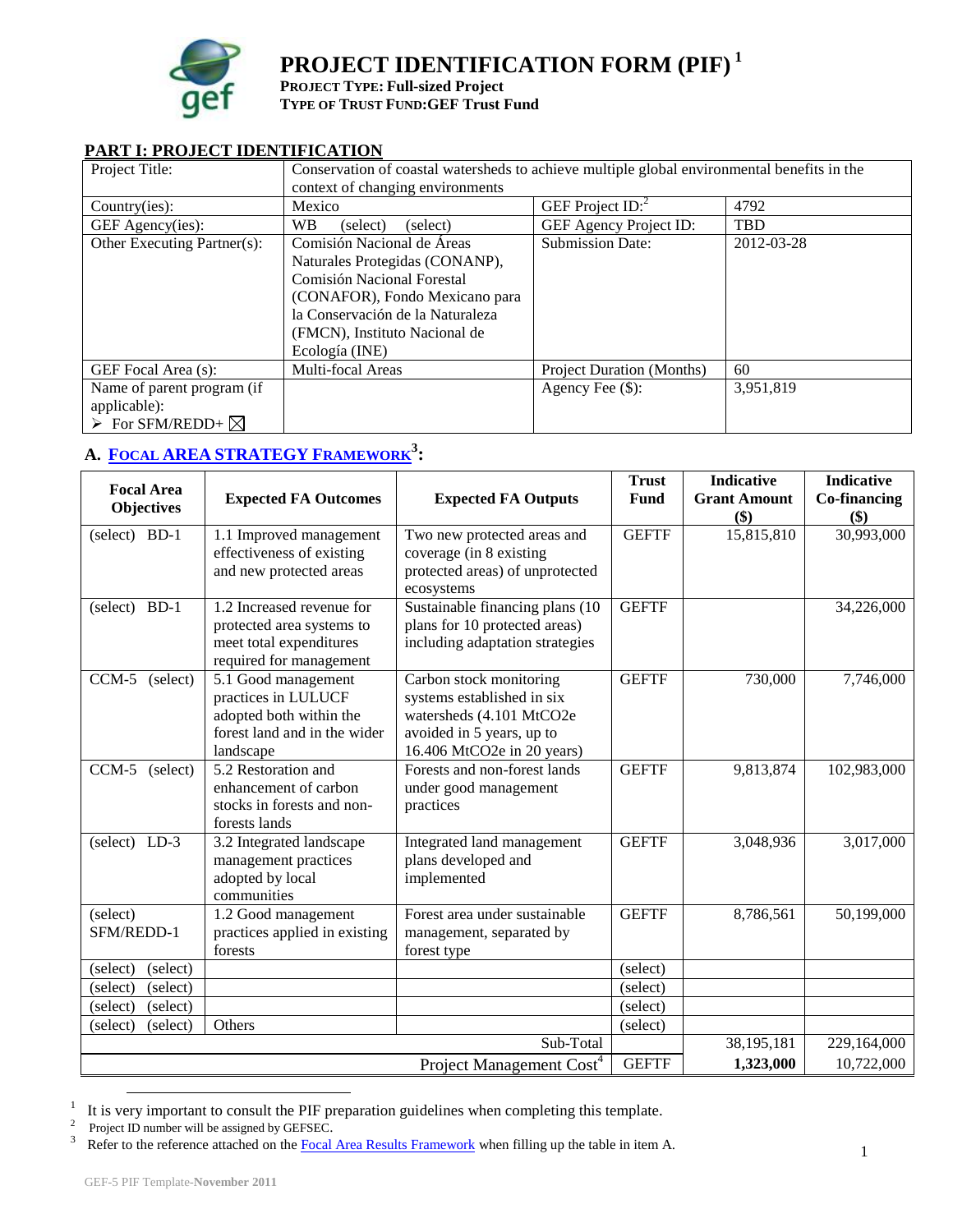| <b>Total Project Cost</b> | 39,518,181 | 239,886,000 |
|---------------------------|------------|-------------|
|---------------------------|------------|-------------|

### **B. PROJECT FRAMEWORK**

**Project Objective: Ensure the integrated management of coastal watersheds that drain to the Gulf of Mexico and the Gulf of California as a means to achieve multiple global environmental objectives and mitigate climate change impacts.**

| Project<br>Component                                                                                                         | Grant<br><b>Type</b> | <b>Expected Outcomes</b>                                                                                                                                                    | <b>Expected Outputs</b>                                                                                                                                                                                                                                                                                | <b>Trust</b><br><b>Fund</b> | <b>Indicative</b><br>Grant<br>Amount (\$) | <b>Indicative</b><br>Cofinancing<br>\$) |
|------------------------------------------------------------------------------------------------------------------------------|----------------------|-----------------------------------------------------------------------------------------------------------------------------------------------------------------------------|--------------------------------------------------------------------------------------------------------------------------------------------------------------------------------------------------------------------------------------------------------------------------------------------------------|-----------------------------|-------------------------------------------|-----------------------------------------|
| 1. Consolidation of<br>protected areas                                                                                       | Inv                  | Improved management<br>effectiveness in existing<br>protected areas<br>Increased funding for<br>protected areas to meet<br>total expenditures<br>required for<br>management | 10 protected areas<br>$(1,180,985$ ha, including 2<br>new protected areas of<br>estimated 560,000 ha) meet<br>or exceed their management<br>effectiveness targets<br>10 protected areas meet<br>their targets for reducing<br>the protected area<br>management funding gap of<br>their financing plans | <b>GEFTF</b>                | 11,527,810                                | 55,292,000                              |
| 2. Promoting<br>sustainability within<br>watersheds                                                                          | Inv                  | Forests and non-forests<br>lands under good<br>management practices<br>GHGs emissions                                                                                       | Six watersheds under<br>improved management in<br>approximately 823,220 ha<br>(not including protected<br>areas) based on integrated<br>land management plans<br>4.101 MtCO <sub>2</sub> e in 5 years,                                                                                                 | <b>GEFTF</b>                | 20,426,435                                | 145,666,000                             |
|                                                                                                                              |                      | avoided                                                                                                                                                                     | up to 16.406 MtCO2e in 20<br>years avoided and<br>sequestered in the targeted<br>watersheds                                                                                                                                                                                                            |                             |                                           |                                         |
| 3. Strengthening<br>capacities for<br>monitoring land use,<br>biodiversity,<br>watershed<br>management and<br>climate change | Inv                  | Environmental<br>monitoring<br>implemented in priority<br>coastal watersheds                                                                                                | Six watersheds (covering<br>1,609,337 ha) being<br>monitored with remote<br>sensing and local data<br>gathering techniques                                                                                                                                                                             | <b>GEFTF</b>                | 3,572,000                                 | 13,479,000                              |
| 4. Piloting<br>innovative<br>mechanisms for<br>inter-institutional<br>collaboration and<br>promoting social<br>participation | Inv                  | Establish and enhance<br>channels of<br>coordination and<br>learning among four<br>key resource<br>management agencies                                                      | Institutional<br>arrangements/mechanisms<br>for replication of best<br>practice in watershed<br>management.                                                                                                                                                                                            | <b>GEFTF</b>                | 2,668,936                                 | 14,727,000                              |
|                                                                                                                              |                      | Lessons documented<br>and disseminated via<br>publications and<br>learning communities                                                                                      | 5 additional watersheds (not<br>directly supported and at<br>least 200,000 ha)<br>incorporate lessons derived<br>from the project                                                                                                                                                                      |                             |                                           |                                         |
|                                                                                                                              | (select)             |                                                                                                                                                                             |                                                                                                                                                                                                                                                                                                        | (select)                    |                                           |                                         |
|                                                                                                                              | (select)             |                                                                                                                                                                             |                                                                                                                                                                                                                                                                                                        | (select)                    |                                           |                                         |

4 GEF will finance management cost that is solely linked to GEF financing of the project. PMC should be charged proportionately to focal areas based on focal area project grant amount.

 $\overline{a}$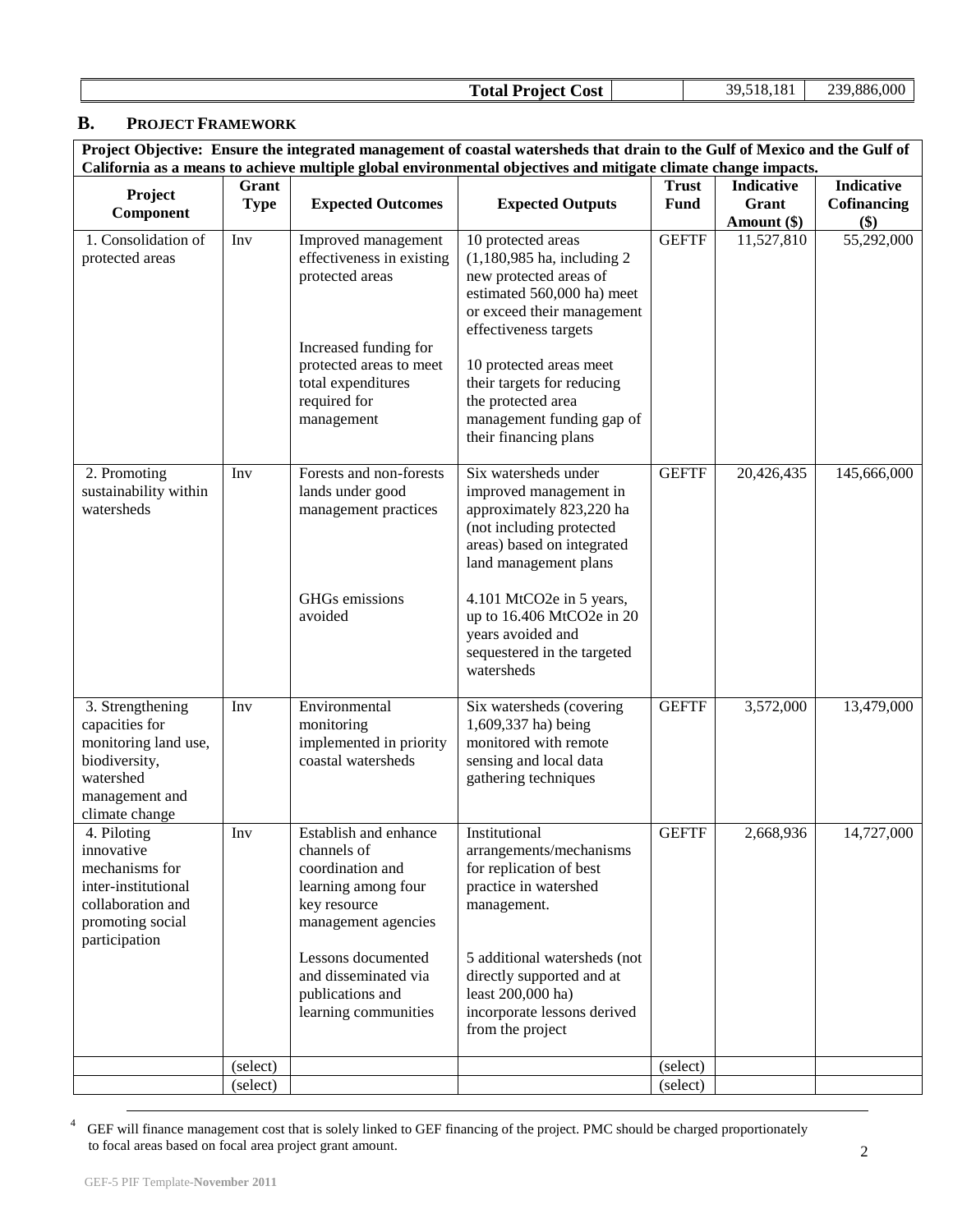| (select) |                            | (select)     |              |             |
|----------|----------------------------|--------------|--------------|-------------|
| (select) |                            | (select)     |              |             |
| (select) |                            | (select)     |              |             |
| (select) |                            | (select)     |              |             |
|          | Sub-Total                  |              | 38, 195, 181 | 229,164,000 |
|          | Project Management Cost    | <b>GEFTF</b> | 1,323,000    | 10,722,000  |
|          | <b>Total Project Costs</b> |              | 39,518,181   | 239,886,000 |

## **C. INDICATIVE CO-[FINANCING](http://gefweb.org/Documents/Council_Documents/GEF_C21/C.20.6.Rev.1.pdf) FOR THE PROJECT BY SOURCE AND BY NAME IF AVAILABLE, (\$)**

| <b>Sources of Cofinancing</b> | <b>Name of Cofinancier</b>     | <b>Type of Cofinancing</b> | Amount (\$) |
|-------------------------------|--------------------------------|----------------------------|-------------|
| <b>National Government</b>    | <b>CONAFOR Contribution</b>    | Grant                      | 9,090,000   |
| National Government           | CONAFOR (through WB financing) | Hard Loan                  | 143,750,000 |
| <b>National Government</b>    | <b>CONANP Contribution</b>     | In-kind                    | 19,308,000  |
| Bilateral Aid Agency (ies)    | German Government              | Grant                      | 34,226,000  |
| <b>National Government</b>    | <b>INE</b> Contribution        | In-kind                    | 3,503,000   |
| Private Sector                | Raised by FMCN                 | Grant                      | 24,487,000  |
| Private Sector                | <b>FMCN</b>                    | In-kind                    | 5,522,000   |
| (select)                      |                                | (select)                   |             |
| (select)                      |                                | (select)                   |             |
| (select)                      |                                | (select)                   |             |
| <b>Total Cofinancing</b>      |                                |                            | 239,886,000 |

# **D. GEF/LDCF/SCCF/NPIF RESOURCES REQUESTED BY AGENCY, FOCAL AREA AND COUNTRY<sup>1</sup>**

| <b>GEF</b><br>Agency         | <b>Type of</b><br><b>Trust Fund</b> | <b>Focal Area</b>       | Country<br>Name/Global | Grant<br>Amount<br>(a) | <b>Agency Fee</b><br>$(b)$ <sup>2</sup> | <b>Total</b><br>$c=a+b$ |
|------------------------------|-------------------------------------|-------------------------|------------------------|------------------------|-----------------------------------------|-------------------------|
| <b>WB</b>                    | <b>GEFTF</b>                        | <b>Biodiversity</b>     | Mexico                 | 16,363,636             | 1,636,364                               | 18,000,000              |
| <b>WB</b>                    | <b>GEFTF</b>                        | Climate Change          | Mexico                 | 10,909,091             | 1,090,909                               | 12,000,000              |
| <b>WB</b>                    | <b>GEFTF</b>                        | <b>Land Degradation</b> | Mexico                 | 3,154,545              | 315,455                                 | 3,470,000               |
| <b>WB</b>                    | <b>GEFTF</b>                        | Multi-focal Areas       | Mexico                 | 9,090,909              | 909,091                                 | 10,000,000              |
| (select)                     | (select)(select)                    | (select)                |                        |                        |                                         | $\Omega$                |
| (select)                     | (select)(select)                    | (select)                |                        |                        |                                         | $\overline{0}$          |
| (select)                     | (select)(select)                    | (select)                |                        |                        |                                         | $\overline{0}$          |
| (select)                     | (select)(select)                    | (select)                |                        |                        |                                         | $\Omega$                |
| (select)                     | (select)(select)                    | (select)                |                        |                        |                                         | $\overline{0}$          |
| (select)                     | (select)(select)                    | (select)                |                        |                        |                                         | $\overline{0}$          |
| <b>Total Grant Resources</b> |                                     |                         |                        | 39,518,181             | 3,951,819                               | 43,470,000              |

Total Grant Resources<br><sup>1</sup> In case of a single focal area, single country, single GEF Agency project, and single trust fund project, no need to provide information for this table

 $2$  Please indicate fees related to this project.

 $\overline{a}$ 

<sup>5</sup> Same as footnote #3.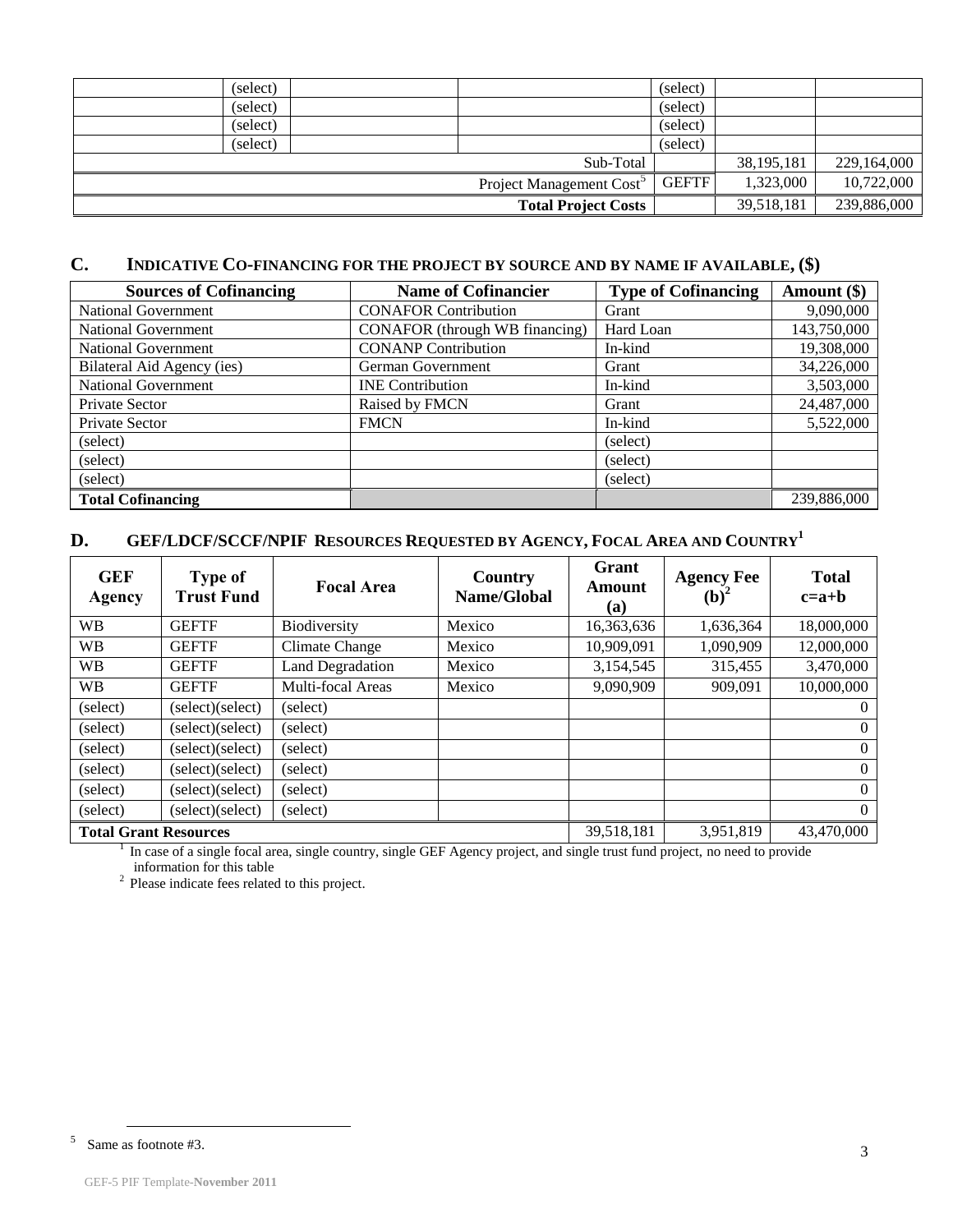#### **PART II: PROJECT JUSTIFICATION**

#### **A. DESCRIPTION OF THE CONSISTENCY OF THE PROJECT WITH:**

A.1.1 the [GEF focal area](http://www.thegef.org/gef/sites/thegef.org/files/documents/GEF.R.5.19.Rev_.1.2009.pdf)[/LDCF/SCCF](http://www.thegef.org/gef/sites/thegef.org/files/documents/Program%20strategy%20V.2.pdf) strategies [/NPIF](file:///C:/-Users-wb12456-Desktop-C.40.11.Rev_.1_Outstanding_Issues_Nagoya_Protocol.pdf) Initiative:

The proposed project will support an innovative multi-institutional collaborative framework to achieve results across four GEF focal areas (Biodiversity (BD), Climate Change (CCM), Sustainable Forest Management (SFM), and Land Degradation (LD)). Strengthened management of new (2) and existing (8) protected areas along six key watersheds will enhance biodiversity protection. To address SFM, the project will focus on providing payments for ecosystem services (PES) in areas threatened by high deforestation and biodiversity loss beyond protected areas. These activities will be complemented by capacity building and support to local communities to improve management of degraded agroecosystems to reduce pressures on natural resources, consistent with the goals of the LD focal area. Support to communities will include implementation of integrated land management plans with a watershed perspective, including incorporation of agro-forestry practices, and soil conservation in degraded lands aimed at sustained livelihoods. For CCM, the project will assist stakeholders in each watershed to reduce pressure on forest resources through improved forest management, including a reduction in areas affected by fire. Activities under LD and SFM will contribute to further mitigate carbon emissions in the selected watersheds. Carbon monitoring throughout the project will ensure that mitigation targets are met at the local level. Consistent with the "GEF 5 Focal Area Strategies" document, synergies of CCM with SFM, BD and LD are explored to generate multiple global environmental benefits, as well as social and economic benefits.

A.1.2. For projects funded from LDCF/SCCF: the LDCF/SCCF eligibility criteria and priorities:

Not applicable

- A.1.3 For projects funded from NPIF, relevant eligibility criteria and priorities of the Fund: Not applicable
- A.2. national strategies and plans or reports and assessments under relevant conventions, if applicable, i.e. NAPAS, NAPs, NBSAPs, national communications, TNAs, NIPs, PRSPs, NPFE, etc.:

The project includes the four strategies defined by the National Strategy for Biodiversity and incorporates lessons from the publication *Natural Capital* by the National Commission on the Knowledge and Use of Biodiversity (CONABIO). Field activities will be designed within the framework of the State Biodiversity Strategies. The protected areas component is aligned with the National Work Program for Protected Areas and the Climate Change Strategy for Protected Areas. The sustainability component follows the National Forestry Program. The project is also aligned with the objectives of the Investment Plan of the Forestry Investment Plan. Project watersheds were selected using CONABIO's *Gap and Omission Analysis of the Terrestrial Biodiversity of Mexico*. The project contributes to global climate change mitigation and adaptation under the UN Framework Convention on Climate Change (UNFCCC) through reforestation and reduction of deforestation and forest degradation. It is aligned with the 2007 National Strategy on Climate Change. Project activities encompass those identified by the National Special Climate Change Program (PECC) 2009-2012 as included in Mexico's Fourth National Communication to the UNFCCC: payment for ecosystem services, protection of forests against fires, land conservation and sustainable alternatives, conservation and recovery of vegetation in grazing areas. Project activities are aligned with Mexico´s Reduced Emissions from Deforestation and Degradation (REDD+) Readiness Preparation Plan and the derived strategy for Early Actions recognized by CONAFOR, since they are scalable and replicable; can potentially access carbon markets; and include the development of local capacities. They also contribute to Mexico`s REDD+ Vision, which precedes the National Strategy being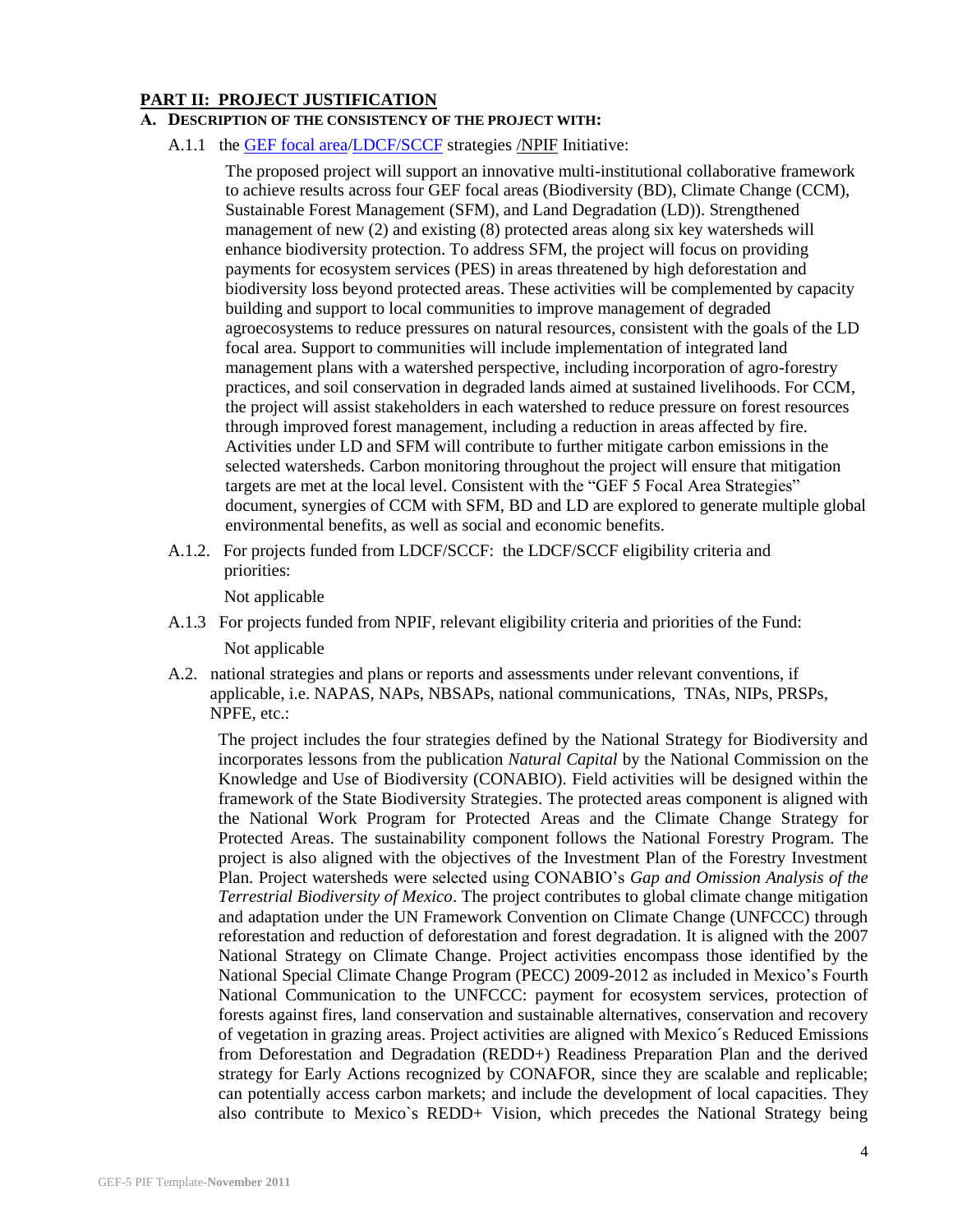developed by CONAFOR. The project contributes to the 2004 National Action Plan (NAP) to combat Desertification and the National Strategy for the Sustainable Management of Lands through the development and implementation of integrated land management plans for the targeted watersheds to reduce land degradation in both agro-ecosystems and forests, and as such contributes directly to realizing the objectives of the UN Convention to Combat Desertification (UNCCD). The project is also included in the National Portfolio Formulation Document.

#### **B. PROJECT OVERVIEW:**

B.1. Describe the baseline project and the problem that it seeks to address:

Mexico ranks fourth among countries in biodiversity, representing 10-12% of global biodiversity, and is a major source of cultivars. Mexico's biological wealth, born of complex geography, provides natural capital supporting the health and livelihood of 112 million people. But these ecosystem goods and services are at risk. Mexico's deforestation rate is among the highest in Latin America. Soil erosion affects almost half its territory. The National Water Commission (CONAGUA) considers 38% of Mexico's rivers highly polluted. Compounding these challenges, Mexico will be disproportionately affected by climate change. Various models predict that hurricanes will intensify, and drought and forest fires will increase. Coastal communities will be more vulnerable to flooding, and communities in the mountains will suffer increasingly from landslides, drought, and fires. The most effective measures to mitigate these impacts are to reduce deforestation and ecosystem degradation caused by land use change, which is also responsible for a significant contribution to carbon emissions in the country. According to the Fourth Communication to the UNFCCC, land use and land use change in account for 10% of the national GHG emissions, whereas the agricultural sector is responsible for 6.4%. This is therefore an area of high mitigation potential.

The impacts of climate change will be most evident in the coastal areas of the Gulf of Mexico and the Gulf of California, where mountain ranges parallel the coast, and deep canyons and ravines connect the mountains with the ocean. These watersheds have served as natural refugia through geological time. They harbor important ecosystems, where globally significant biodiversity is at risk. The threat to the Gulf of Mexico and Gulf of California coastal watersheds is increasing due to poor land use planning and lack of enforcement of environmental regulations. If no action is taken, studies show a 35% additional loss of rain forests and 18% additional loss of temperate forests by 2050 in these two regions. Such forest losses would be accompanied by significant loss of biodiversity, GHGs, and other sustaining ecosystems goods and services.

In a preliminary exercise, the National Institute of Ecology (INE) analyzed those watersheds along the Gulf of Mexico and Gulf of California that have federal protected areas and high biodiversity according to CONABIO's *Gap and Omission Analysis of the Terrestrial Biodiversity of Mexico*. A pre-selection was conducted based on highest priority according to ecosystem and conservation characteristics, local capacities, matching funds and interinstitutional collaboration. The pre-selection includes 15 watersheds along the Gulf of California and 9 watersheds along the Gulf of Mexico. In large coastal watersheds (such as Grijalva-Usumacinta in Chiapas, Campeche and Tabasco), the four institutions defined subwatersheds of highest priority to ensure the functionality of the watershed (see map in annex 1 with watersheds or sub-watersheds). During preparation, further analysis will be conducted to select 6 target watersheds with their specific sub-watersheds from this universe.

The pre-selected watersheds along the Gulf of Mexico and the Gulf of California show high variability between watersheds, degradation being more prevalent along the Gulf of Mexico. Within the transformed landscape, 59.9% is devoted to cattle ranching, 39.2% to agriculture and 1% is urban. Increasingly, natural ecosystems will yield to competing land uses: the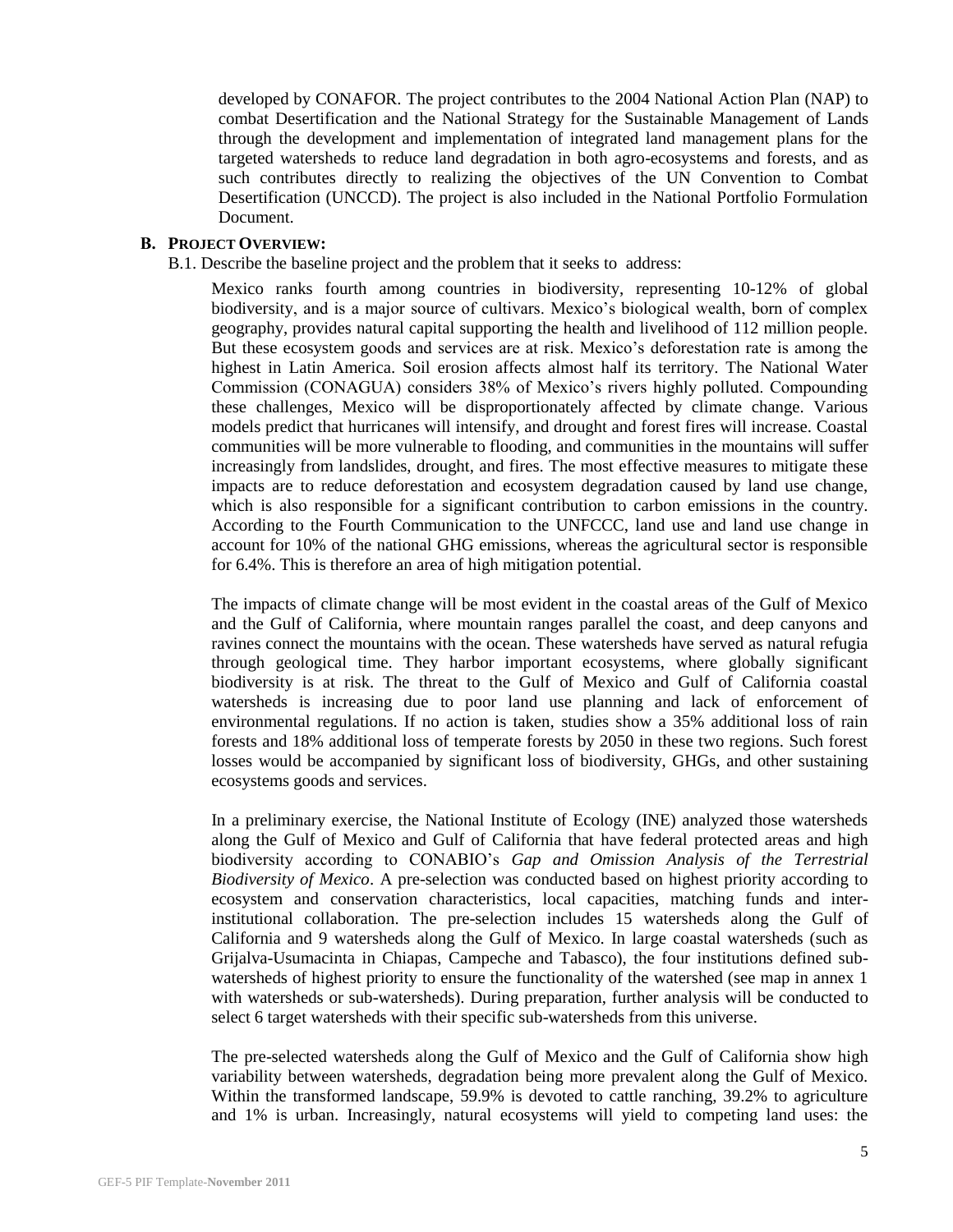expansion of low intensity cattle ranching, slash-and-burn agriculture, sugar cane, hydroelectric dams, as well as coastal unplanned development. Negative externalities derived from these land use changes include high carbon emissions, significant loss of biodiversity, high erosion and other land degradation effects, and unsustainable livelihoods for the communities that live within the watersheds. To reverse these trends, a multi-institutional effort as presented in this proposal is urgently required.

The project strategy builds on advances made by the environmental sector in Mexico. The National Commission for Protected Areas (CONANP) will strengthen existing and create new protected areas. Beyond Protected Areas, the National Forestry Commission (CONAFOR) will mitigate climate change through activities aimed at reducing deforestation and degradation, as well as promoting sustainability. Through payments for ecosystem services (PES) forest remnants that would otherwise be transformed will be conserved. To reduce pressure to these forest fragments, the project will implement integrated land management plans in degraded areas, while sustainable forest management will be promoted within the watersheds. INE will join CONANP and CONAFOR to strengthen monitoring of land use change, biodiversity degradation, carbon stocks and socioeconomic factors, while FMCN will provide its administrative and fundraising expertise, as well as links with the civil society. The project baseline includes more than a decade of experience in these activities by each institution, as well as current activities being financed in the pre-selected watersheds.

The establishment and operation of federally administered protected areas ranks as the most effective conservation strategy in Mexico. CONANP manages 174 protected areas representing 12.92% of the Mexican territory. Its budget has increased from US\$0.1 million in 1994 to US\$90 million in 2011. Preliminary data show correlation of (a) funding in the protected areas, and (b) diminishing deforestation rates. Populations of monitored species have been maintained. This success can be attributed to leveraging of GEF funds, increasing capacity and performance of CONANP, and innovative public-private cooperation. The first GEF grant to Mexico in 1992 supported ten priority protected areas. The project was restructured to create an endowment of US\$16.48 million, the Fund for Protected Areas (FANP), managed by the private environmental fund FMCN. FMCN channels FANP's income either to protected area operations, or to local partners for conservation programs supporting the protected areas. While FMCN provides project oversight and raises additional funds, CONANP ensures that funds are used for strategic conservation activities. As of 2011, the number of protected areas supported by the FANP has increased to 23, with a second GEF grant of US\$31.1 million in 2002, as well as contributions from 13 other donors. FMCN and CONANP exceeded the GEF 1:1 matching requirement to its second donation, and increased the FANP capital to US\$75.89 million.

In the pre-selected watersheds of the project, CONANP presently manages 14 protected areas and is working on creating at least two new ones. These 14 protected areas have the minimum required personnel and budget needed to operate. CONANP is committed to publishing or updating their Management Programs. While CONANP has published the National Financial Gap Analysis with the general needs of these areas, specific sustainable financing plans are required for at least 10 of the 14 protected areas. Their management effectiveness compared to other protected areas (such as the ones that receive FANP support) is considered to be 30%.

CONAFOR has ample experience in promoting sustainability. Regarding payment for ecosystem services (PES), the Mexican Forest Fund within CONAFOR is the largest PES fund in Latin America. Local governments, NGOs, and private entities provide counterpart resources to the Fund. Over the past eight years, CONAFOR has supported 1,008,858 ha with PES in the watersheds along the Gulf of Mexico and the Gulf of California. CONAFOR estimates that these areas harbor 28.5 million tons of accumulated carbon. In 2006, the World Bank provided CONAFOR a US\$45 million loan and a GEF US\$15 million grant. With these funds,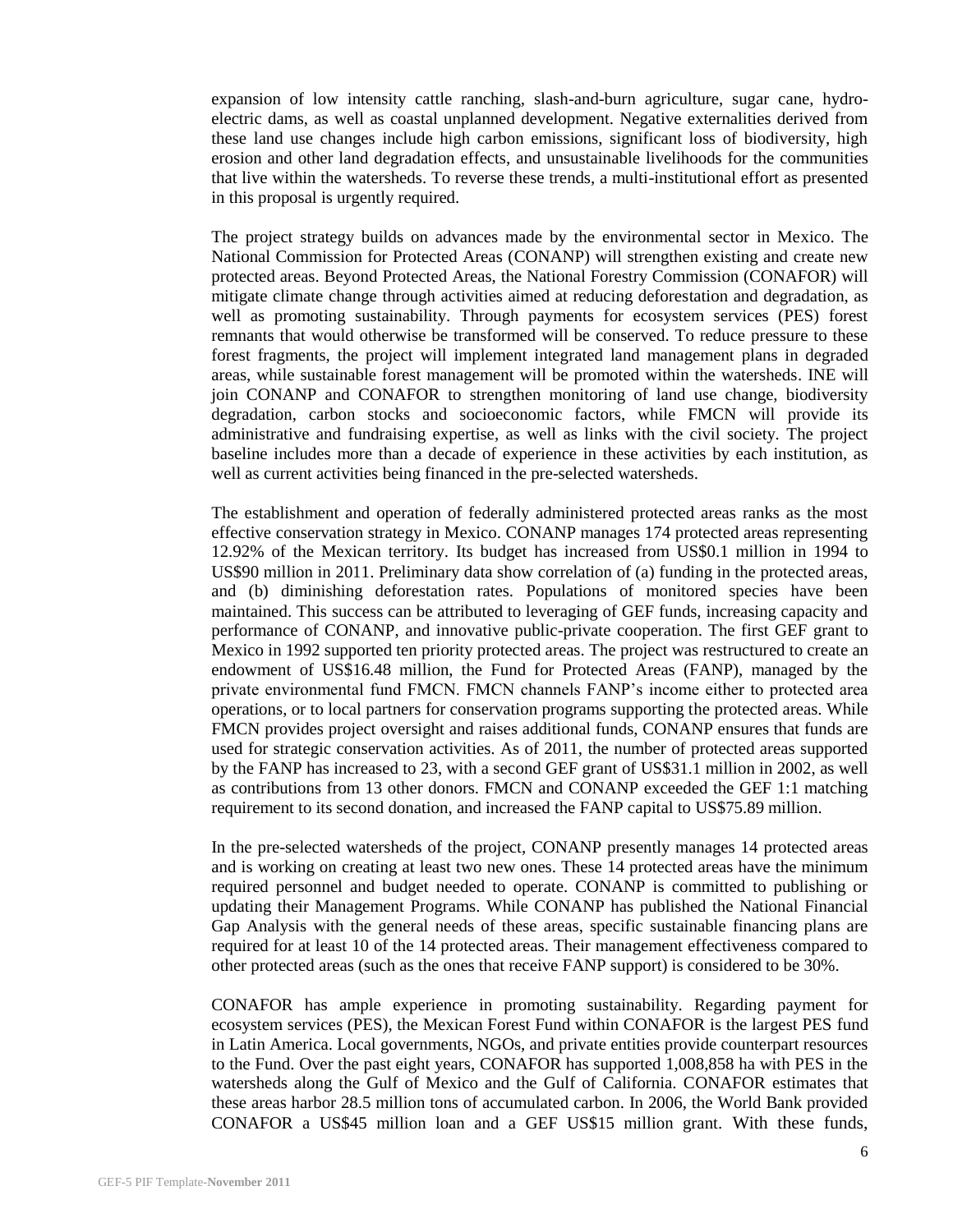CONAFOR improved the targeting of its PES program, piloted a market-based system (with direct cash payments combined with technical assistance to land owners), and established an endowment (the Biodiversity Fund) for long-term financing of PES for biodiversity-friendly land management systems in sites with globally significant biodiversity and low-income populations.

In the pre-selected watersheds CONAFOR PES program conserved 251,000 ha between 2007 and 2011 with an estimated investment of US\$31 million. CONAFOR supports conservation of forest cover in this area, as well as activities reducing the pressures from extensive cattle ranching, the creation of fire brigades and demarcation of areas under conservation. The map included in Annex 2 shows the sites presently supported by CONAFOR within the pre-selected watersheds or sub-watersheds. Without GEF support, these investments would continue in the near future, but their longer term impact would be uncertain. Further, the synergies stemming from combined activities of CCM, LD and SFM activities in all the pre-selected watersheds would be absent without GEF support.

In terms of monitoring, Mexico has made great advances with its National Forest Inventory (NFI). Through this exercise, every five years CONAFOR complements remote sensing data with ground-truthing in 25,000 permanent plots surveyed by subcontracting. Mexico has adopted a nested approach to the Reduced Deforestation and Degradation (REDD+) Initiative, which requires that sub-national monitoring is aligned with national efforts. Using advanced and accessible technology, CONAFOR is exploring how community monitoring of deforestation can contribute to the NFI. REDD+ also requires that communities measure biodiversity degradation. With FMCN and CONAFOR co-financing, CONAFOR is developing community methodologies to measure deforestation and CONABIO is defining community methodologies to monitor biodiversity degradation. National protocols will be piloted in two of the pre-selected watersheds by four local communities and by CONANP personnel in four protected areas. The first local baseline gathered under these national protocols will be entered into CONABIO`s database, which will serve as the long-term national database. Co-financing from FMCN (provided by the Gordon and Betty Moore Foundation) will allow for adjustments to the deforestation and degradation protocols in 2013 and 2014, but no funds are available to ensure that community monitoring continues in the long term in the selected watersheds. Additional REDD+ initiatives in the country include investments from the Spanish, U.S., French, Norwegian Governments and the European Community. On-going coordination among these initiatives and with the project will ensure constant synergies and complementarity. Monitoring of populations of selected species is already conducted by CONANP through its System for Information, Monitoring and Evaluation for Conservation (SIMEC). Further, through CONAFOR and FMCN co-financing (which comes from the Norwegian Government and a USAID-The Nature Conservancy partnership), Mexico will establish community methodologies to measure carbon stocks per ecosystem type, but funding is still required to ensure long-term monitoring by communities.

In terms of monitoring watersheds, INE has a decade of experience, while FMCN supports community monitoring of waters quality and quantity along rivers in two of the pre-selected watersheds. Using the Global Water Watch (www.globalwaterwatch.org) methodology developed by Auburn University, communities learn from certified trainers how to gather data on water quality and quantity in rivers, and then enter data into an online database reviewed remotely by experts. This EPA certified methodology has expanded into 12 states in Mexico largely due to the support from INE. INE has also an extensive database on watersheds and inhouse capacity to relate community monitoring data with additional information of relevance to watershed management, such as soil erosion, pollution, social and economic variables.

Finally, Mexico has advanced significantly in complying with international environmental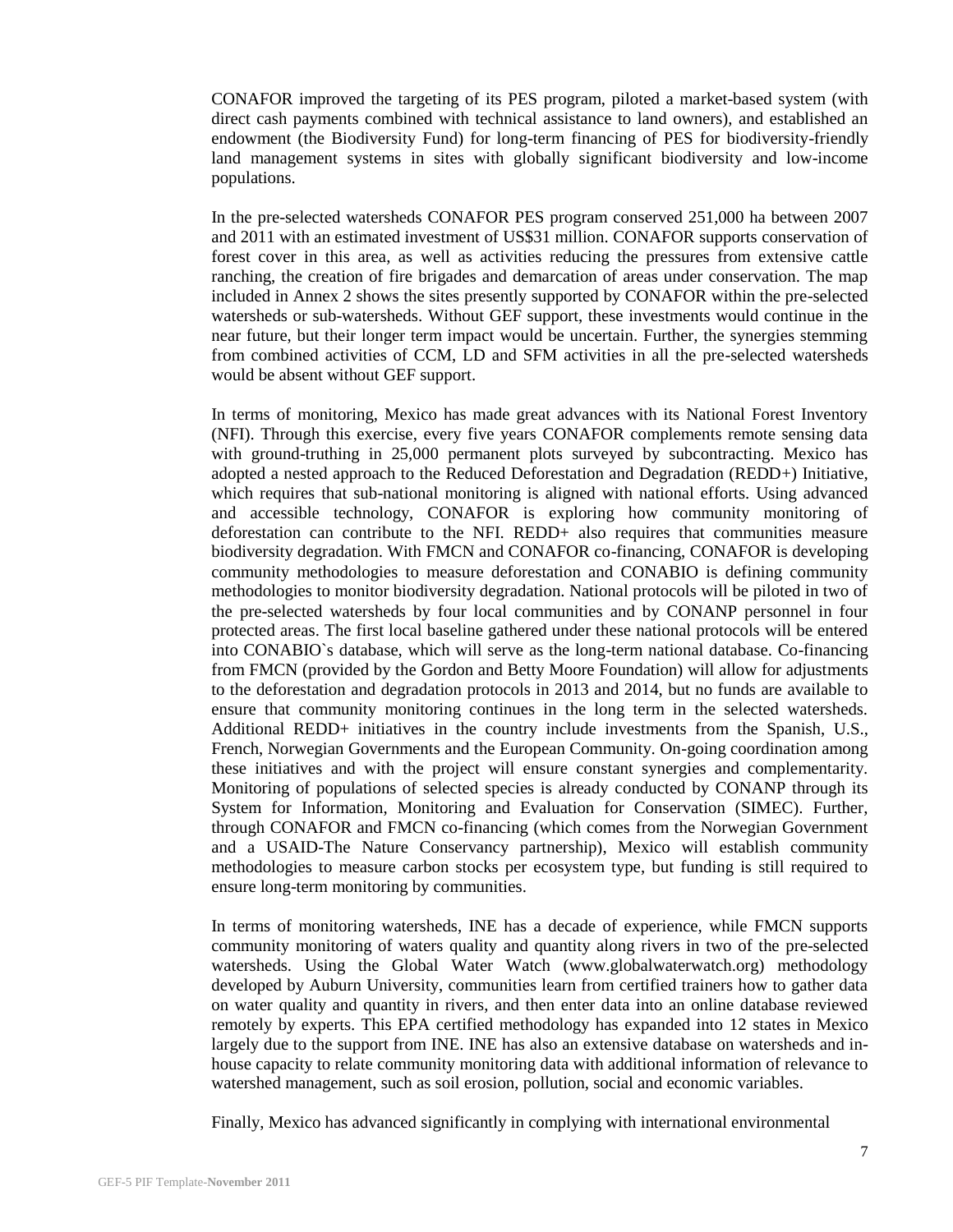conventions, but different institutions focused on distinct commitments have thus far generated inadequate inter-institutional collaboration and coordination. This has resulted in duplication of efforts, inefficient use of resources and few synergies. This project seeks to enhance coordinated action in a manner that reduces negative externalities (e.g., inappropriate land use practices that lead to deforestation and unwarranted GHGs emissions) while maximizing synergies and multiple benefits from the same landscape. Thus the project seeks to enhance biodiversity conservation, strengthen the ecosystems ability to sequester carbon and provide other services, reduce negative externalities (e.g., GHG emissions, erosion and siltation of water sources and wetlands, draining of coastal wetlands, deforestation, etc) emanating from competing land uses (cattle ranching, unplanned coastal development, sugar cane cultivation), and enhance livelihoods of local communities.

B. [2. incremental](http://www.thegef.org/gef/node/1890) [/Additional cost reasoning:](http://www.thegef.org/gef/node/1325) describe the incremental (GEF Trust Fund/NPIF) or additional (LDCF/SCCF) activities requested for GEF/LDCF/SCCF/NPIF financing and the associated [global environmental benefits](http://www.thegef.org/gef/sites/thegef.org/files/documents/CPE-Global_Environmental_Benefits_Assessment_Outline.pdf) (GEF Trust Fund/NPIF) or associated adaptation benefits (LDCF/SCCF) to be delivered by the project:

Through an unprecedented coordination of four key institutions the proposed project will, through leveraging co-financing of US\$239,886,000, ensure the effectiveness of protected areas covering 1,180,985 ha (including 258,199 ha of marine areas) and increase their connectivity through the conservation and sustainable management of 6 sub- or complete watersheds (with a total area of 1,609,337 ha) inhabited by some 5 million people. The project will develop a collaborative mechanism that will enhance replication of this best practice in at least 200,000 ha in other watersheds throughout the country. Preliminary estimates indicate that the activities included in the project could reduce carbon emissions in the order of 16.406  $MtCO<sub>2</sub>e$  after twenty years.

**Component 1. Consolidation of protected areas (US\$10.69681 mi in endowment funds and US\$0.831 mi in non-endowment from GEF (BD); US\$55.292 mi in co-financing)**. The project will extend the Fund for Protected Areas (FANP) support to ten additional protected areas (2 new and 8 existing ones) in selected watersheds. The GEF endowment funds included in this component (US\$10.69681 million), and 1:1 matching funds raised by FMCN, will be added to the FANP capital. Interest generated will be channeled to implement protected area annual operating plans, sub-grants to local organizations, or both, as determined by CONANP. CONANP fiscal funds will complement this investment through financing personnel, operating expenses and Management Programs. Management will be strengthened through enhanced equipment and staff training in planning and management effectiveness, emphasizing mitigation and adaptation to climate change, as well as participation and conflict resolution strategies to build the social support required for integrated watershed management. Sustainable financing plans will be developed and implemented in the ten protected areas. Management effectiveness will be increased from 30% to at least 80% (based on national standards), building on the experience of FANP supported areas. Co-financing from bi-lateral agencies will ensure that adaptation measures are incorporated into protected area planning and that capacities are developed to reduce vulnerability both to the ecosystems and livelihoods included in the protected areas.

Non-endowment funds included in this component (US\$0.831 million matched by FMCN) will support fundraising, replicating the strategy that allowed FANP to exceed the 1:1 match required by the prior project. The growth of the FANP demonstrates that the GEF funds are an important incentive to attract additional investment. The FANP showcased protected areas to exponentially increase the federal budget for CONANP in the last decade. The proposed project will create new opportunities for leverage in regions where additional support has been scarce. On the west coast, CONANP already raised US\$0.5 million in FANP endowment funds for a new federal protected area within one of the watersheds.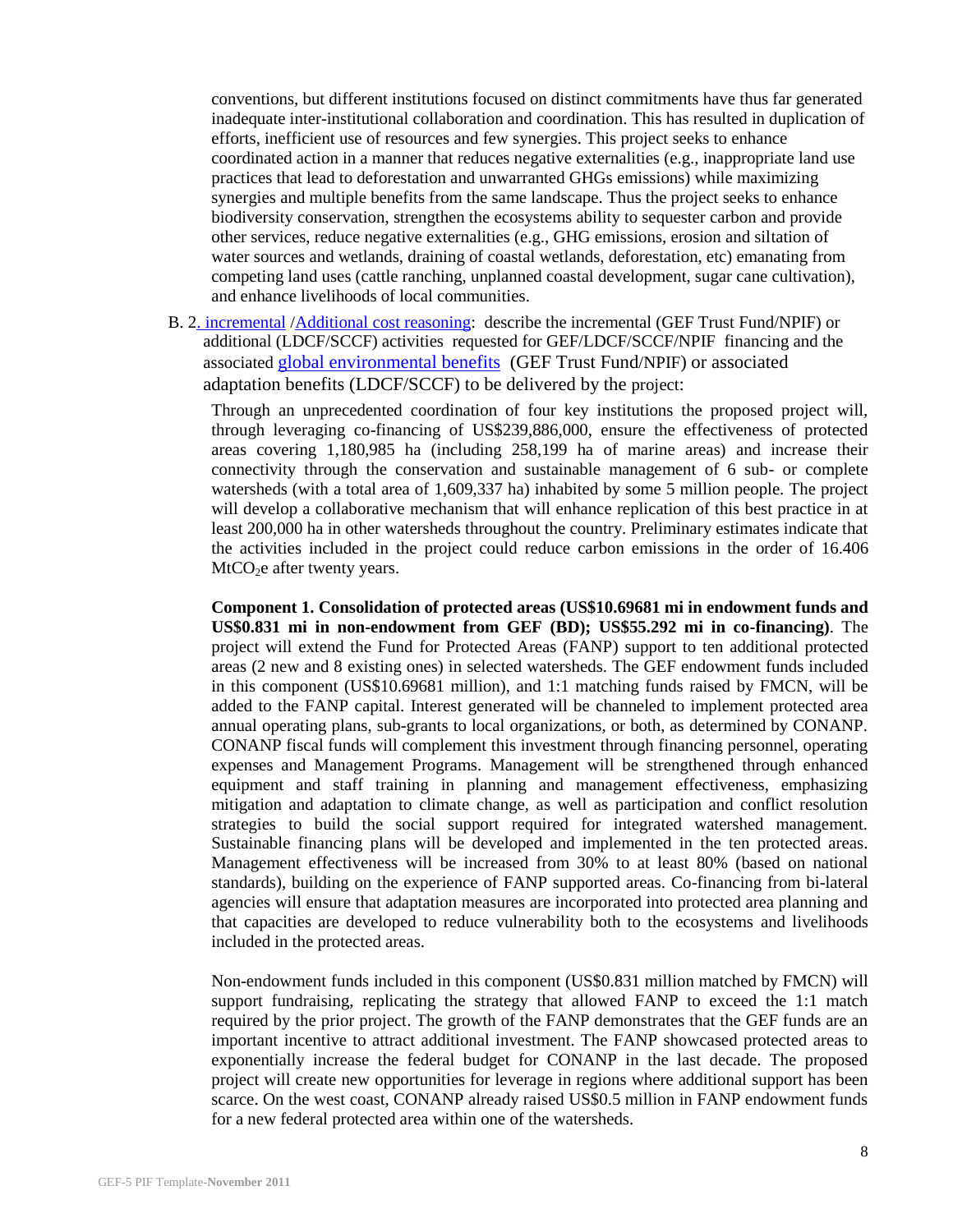**Component 2. Promoting sustainability within watersheds (US\$8.864874 mi in nonendowment funds (CCM); US\$2.775 mi in endowment funds (LD); and US\$8.786561 mi in endowment funds (SFM) from GEF; US\$US\$145.666 mi in co-financing).** The project takes a landscape approach beyond protected areas. Within each watershed the conservation of forest fragments under high deforestation pressure will be supported through direct PES to land owners. Around these fragments, areas that show high degradation but that are essential to reduce pressure on forest fragments, will be eligible for support to improve management of agroecosystems. To increase connectivity and reduce further pressures from land use change, communities will receive support to reduce forest emissions through forest conservation, reforestation and sustainable forest management. Activities in this component are multi-focal, since they pertain to CCM, LD and SFM. They will focus on conserving forests through PES, reducing pressure for land use change through improved land management and soil conservation in degraded areas, and avoided deforestation through improved forest management.

The GEF contribution, based on endowment funds, will ensure engagement in perpetuity. In the experience of previous GEF projects in Mexico, this stable financial basis is essential to leverage substantial investments from both public and private sources. Since a conservative estimate for the return on the capital is considered and only the interest from the endowment is used, the areas directly financed by GEF funds may not seem impressive. Their value, however, rests in presenting concrete tangible results within a scalable strategy that invites additional investment and its continuity, which is a required condition for reducing emissions from forest deforestation and degradation, mitigating emissions and increasing connectivity in the wider landscape. The project therefore incorporates a considerable match in funds, area and livelihoods that will be achieved and that would otherwise not have happened without this project.

During project preparation, estimates on expected mitigation benefits will be calculated on a per watershed basis according to forest type. The following example illustrates areas under different activities and possible mitigation targets within the first five years (derived from national averages described in objective 3.6 of PECC for the period 2008 to 2012) totaling 4.101 MtCO<sub>2</sub>e: a) 4,426 ha under sustainable forest management  $-0.018$  MtCO<sub>2</sub>e; b) 815,881 ha under PES – 2.35 MtCO<sub>2</sub>e; c) 385,607 ha in new terrestrial protected areas – 1.728 MtCO<sub>2</sub>e (from component 1 and based on national averages for new forest protected areas, an estimate based on ecosystem type, current deforestation/degradation trends, as well as areas under restoration, and their respective carbon estimates will be calculated during project preparation when boundaries of the new protected areas will be defined); d) 2,911 ha of degraded agricultural land converted to perennial and diversified crops  $-0.006$  MtCO<sub>2</sub>e; as well as additional mitigation from reducing the effect of forest fires. Considering the long term project strategy and indirect carbon benefits for a total of 20 years, the total mitigation figure could reach  $16.406 \text{ MtCO}_2$ e, especially if replication occurs in additional watersheds in the country.

CONAFOR will support PES in the 6 selected coastal watersheds in eligible sites according to CONAFOR criteria published yearly. Non eligible sites outside protected areas, where forests are threatened by high deforestation and biodiversity loss, found in the three watersheds with the least available PES sites, will be identified by the Committee of CONAFOR´s Biodiversity Fund. With GEF support in SFM (allocating US\$8.786561 million in endowment from GEF and a 1:1 match from CONAFOR in endowment funds to the Biodiversity Fund), interest from the Biodiversity Fund will provide direct cash payments to land owners in these sites that would otherwise not be eligible for PES. Through the extensive experience already gained at CONAFOR, threats to PES effectiveness as identified by the STAP Advisory Document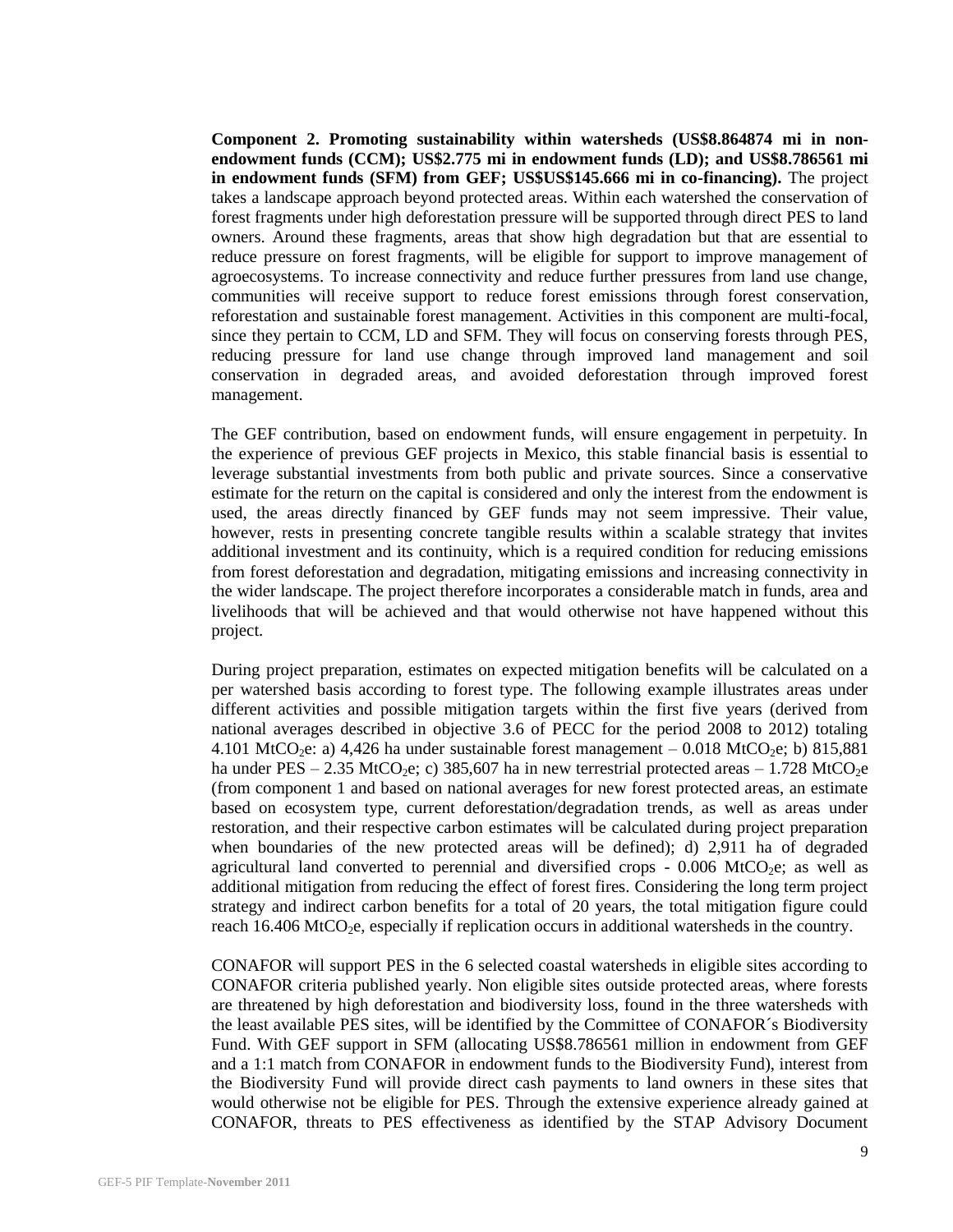(revised March 2010) on "Payments for Environmental Services and the Global Environment Facility" will be avoided. The PES approach taken in this project follows the STAP recommendation to co-finance PES for multiple services (e.g., above and below ground carbon, biodiversity, water) in order to help make conservation economically viable. In alignment with the recommendations contained in this document, GEF support will ensure that payments are long-term, since it will come from endowment funds. Without the support from GEF (a) only eligible sites within the 6 watersheds would receive PES support, and (b) co-financing of multiple-service strategies would not be possible. With GEF funds, CONAFOR will be able to (a) co-finance PES for multiple services, (b) cover adequately the 6 watersheds with PES over multiple federal administrations, and (c) land owners/users will have additional support to reduce pressure on forests from the surrounding landscape. CONAFOR will provide technical support to forest owners receiving PES as part of the Mexico Forest and Climate Change Project Specific Investment Loan (SIL) from the World Bank to CONAFOR.

Multiple ecosystem services in forests receiving PES can only be ensured if pressure for land use change and degradation in the surrounding landscape is reduced. Soil erosion is considered by the National Strategy as one of the main causes of environmental degradation in the country. Through LD GEF funds, improvement of practices in agro-ecosystems, such as diversified cropping, fruit trees/perennial crops, will be combined with soil conservation techniques in areas within the watersheds that show high erosion and high potential for expansion. FMCN will establish an earmarked endowment (US\$2.775 million from GEF and a 1:1 match from FMCN) to fund local groups to implement integrated land management plans, which will include land suitability analysis, improving management of agro-ecosystems, reducing soil erosion, promotion and adoption of good land management practices, developing organizational skills, developing business plans, and accessing markets for sustainable products. FMCN, in coordination with the Project Committee, will fund the best proposals, applying its 17 years of experience with more than 1,000 grants already financed. CONAFOR will provide technical assistance with funds from the SIL. Successful examples will be showcased to access support from the Agricultural Ministry (SAGARPA) in much larger areas. The combination of endowment funds managed by a private institution (FMCN) with cofinancing from CONAFOR allows for a long-term initiative to trigger changes in public policies in the agricultural sector to increase recognition of the ecosystem services provided by agroecosystems.

As described above, PES will assist land owners in conserving key eligible forests in the watersheds. Local groups working on improving agroecosystems in the surrounding degraded land will reduce pressure on the forests while improving livelihoods. In addition, sustainable forest management in the areas surrounding forest fragments and connecting them is also required to reduce emissions in areas under high pressure. FMCN will channel non-endowment resources (US\$8.864874 million from GEF in CCM) to qualifying local organizations that provide on-site technical support, capacity building and investment in sustainable forest management in communities that wish to apply for sub-grants. The sub-grant selection will be the responsibility of the Project Committee supported by the reviews of external experts, following the procedures of the FMCN.

Multi-Focal Area activities concentrated in 6 distinct sites will allow for unprecedented long term results in climate change mitigation, biodiversity conservation, forest management, and sustainable land management, which would directly benefit local livelihoods and also deliver sustained global environmental benefits. Avoided deforestation and degradation in areas of global biodiversity makes this project a natural initiative to be included among the REDD+ national initiatives and to access those financial mechanisms.

#### **Component 3. Strengthening capacities for monitoring land use, biodiversity, watershed**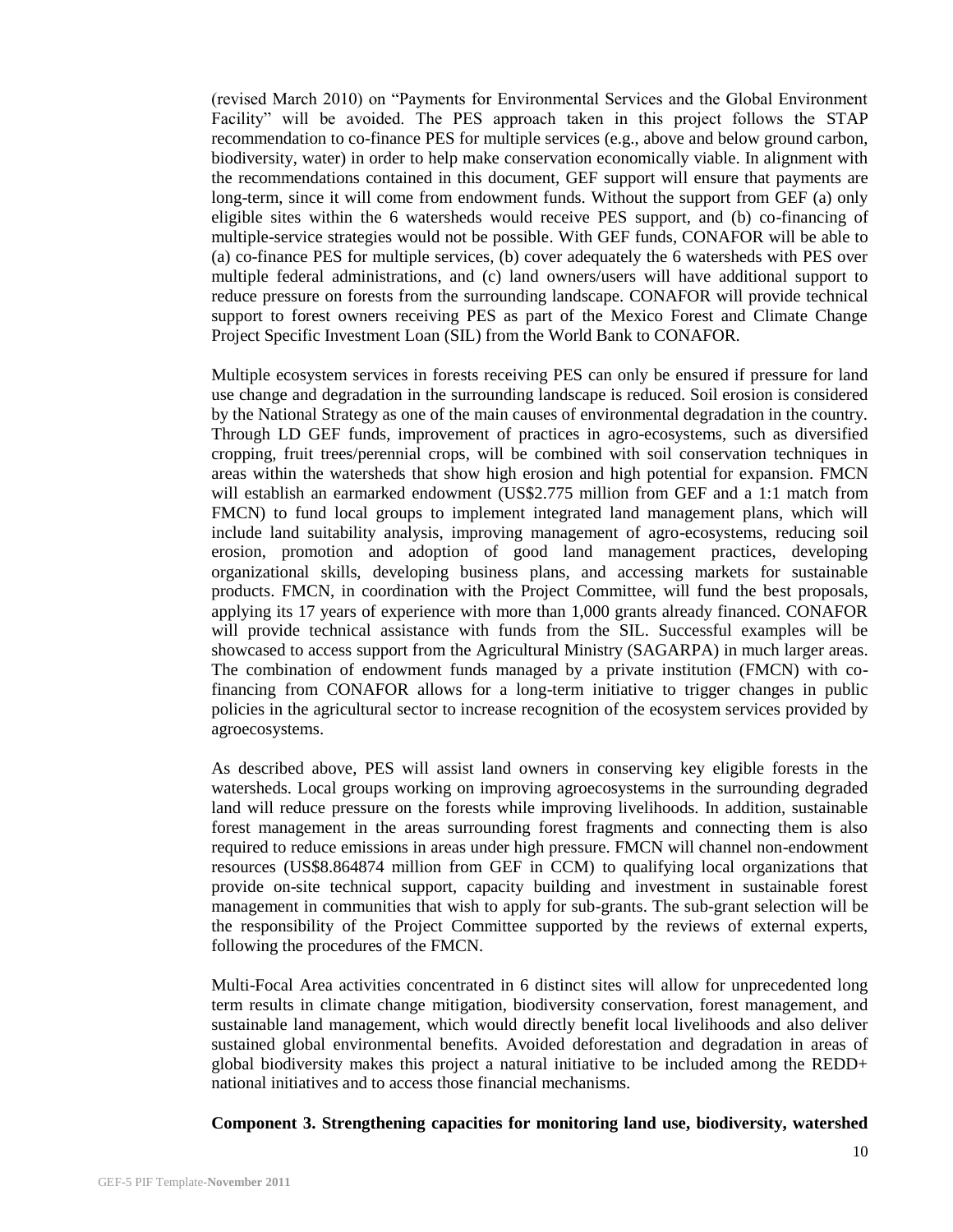**management and climate change (US\$2.842 (BD); US\$ 0.730 mi (CCM); US\$13.479 mi in co-financing)**. Through GEF funding the project will ensure that community monitoring on deforestation and biodiversity degradation is established in the six watersheds and implemented over the long term according to the protocols that are being developed as part of the baseline in two of the watersheds. CONAFOR will verify community data to ensure compliance of forest cover for PES, while CONANP will assist communities in protected areas in monitoring deforestation and biodiversity degradation. Carbon stocks will be estimated in community plots with the technical support of CONAFOR and project funds, building on the Norwegian-funded Monitoring, Reporting and Verification (MRV) project under CONAFOR. CONAFOR and INE will also assess carbon stocks in soils and relate these stocks to land degradation in the watersheds. Baseline data will be stored in CONABIO and CONAFOR databases to allow for periodic evaluation of project impact. In addition to biodiversity and carbon, communities will measure water quality and quantity (financed through co-financing) using the Global Water Watch (GWW) methodology, expanding the experience from two to six watersheds. Data will be available in the GWW site [\(www.globalwaterwatch.org\)](http://www.globalwaterwatch.org/). INE will support the integration of data to promote a watershed perspective. It will work on a detailed map of land uses and socioeconomic variables in each watershed, including local capacities and livelihood indicators, to help generate effective intervention strategies (including capacity building) and strengthen adaptive management over time.

Without GEF support community monitoring would be limited to two watersheds and to the establishment of a baseline in forest degradation and deforestation, as well as five-year data on water quality and quantity. GEF support will allow to integrate measures of four ecosystem services (biodiversity, carbon stocks, water quality and quantity) in six watersheds and relate these measures to land uses, livelihoods and local capacities within each watershed. Combining community-based and national monitoring strategies will help insure that the current piecemeal approach to monitoring is transformed into a comprehensive system that provides constant feedback for integrated watershed management nationally.

**Component 4. Piloting innovative mechanisms for inter-institutional collaboration and promoting social participation (US\$1.446 mi (BD); US\$0.949 mi CCM; US\$0.273936 mi (LD); US\$2.646 mi in endowment co-financing and US\$12.081 mi in non-endowment cofinancing).** At the local level, participatory forums will be established in each watershed/subwatershed to allow for the construction and oversight of integrated land management plans in each watershed. The composition of the forums will be tailored to ensure adequate participation and coordination in the context of local conditions. These participatory mechanisms could build on existing CONAGUA Watershed Councils, CONANP Advisory Councils, or Planning Committees for State Development. Sub-committees could operate as needed in specific regions. Inter-municipal arrangements, such as the successful Intermunicipal Initiative for the Integrated Management of the Ayuquila River, will be explored as a means for coordinating activities of municipalities along a watershed. This component is linked to the first component of the Mexico Forest and Climate Change Project SIL focused on promoting cross-sector coordination, since participatory forums in each watershed will serve to align investments from different sectors.

Project funds and counterpart funds will support the establishment and operation of a learning community of organizations working to conserve watersheds. FMCN will draw on its experience supporting such communities in other projects. Learning communities shorten the learning curve and promote exchanging information and sharing contacts. Participatory forums in each watershed will define topics for learning and exchange. Advances in the project and the learning community will be published and disseminated, so that actors in other watersheds can benefit from project advances. It is expected that at least five watersheds (200,000 ha) will incorporate lessons learned from the project. This is in addition to those watersheds targeted by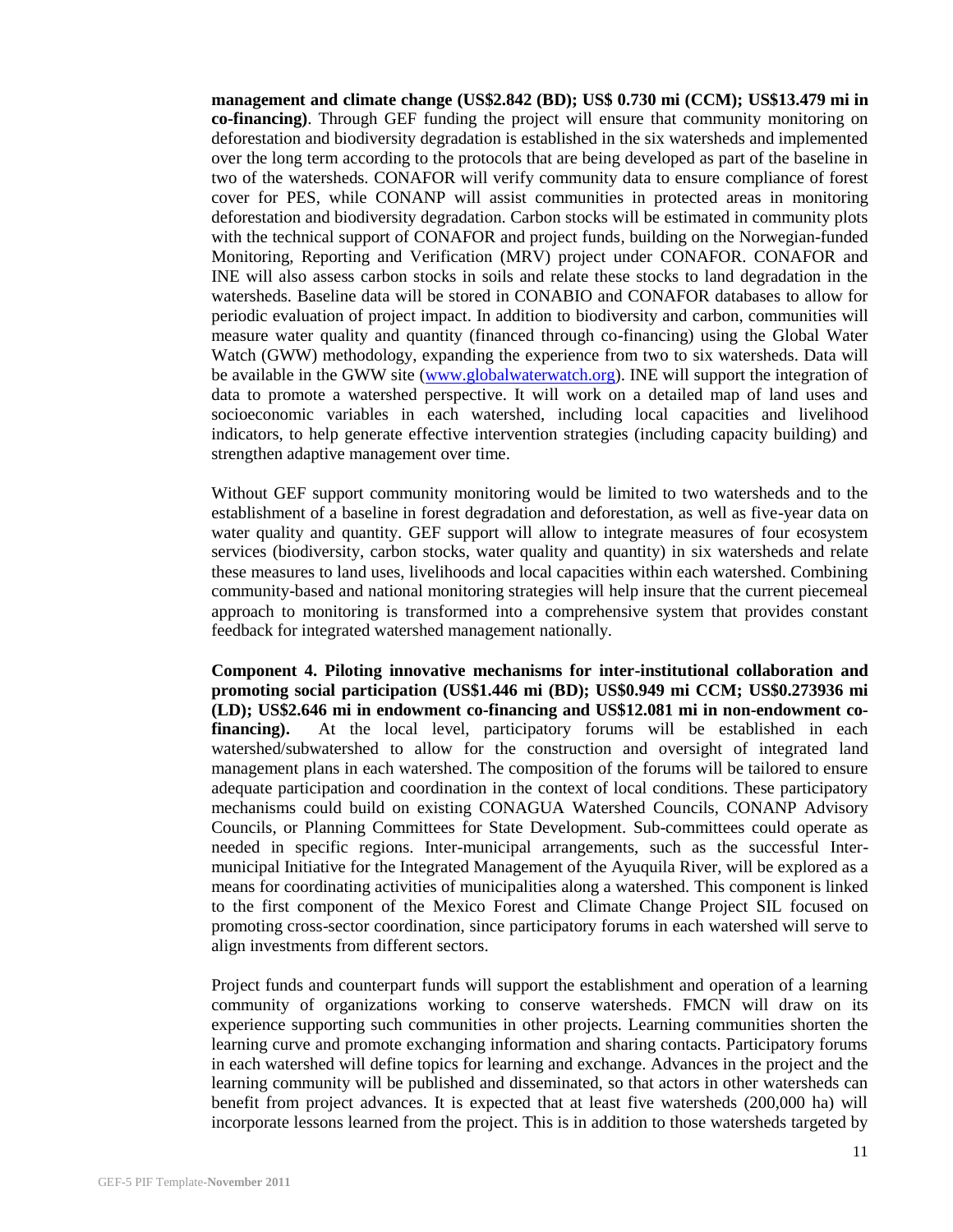the project within the context of the scale up plan in the short term.

In terms of project management, the framework for multi-institutional oversight and collaboration is an innovative design that combines the strength of four institutions. A Project Committee, modeled after the successful Technical Committee of the FANP, with members representing CONANP, CONAFOR, INE and FMCN, will supervise the project and coordinate its components. A Project Coordinating Unit (PCU) of technical and accounting staff hired by FMCN and accountable to the Project Committee will serve as a liaison among local governments, NGOs, communities and the Committee. Following guidance from the Project Committee, it will coordinate with CONANP and CONAFOR to ensure that proposals for financial support follow established guidelines, disbursements are timely, and goals are met. The Project PCU will be responsible for the continuous follow-up of the local participatory forums, ensuring the participation and transparency essential to building social capital. The PCU will rely on experience and guidance from the Project Committee and local stakeholders to detect public policies and investments, especially in the agricultural and livestock sectors, that hinder the project goals, and seek support from the Project Committee in re-aligning those policies and investments to support project outcomes. The PCU will be responsible for the learning community and define the mechanisms, such as workshops, electronic and in-person field exchanges, and expert advice. The PCU will also assist in fundraising and will constantly ensure that the project coordinates with other GEF and non-GEF projects in the watersheds.

Finally, the concerted actions of the four institutions implementing the project go beyond anything that has occurred to date in Mexico. Collaborating in specific sites will create many opportunities for synergy and avoid duplication of efforts, localizing the three Conventions (Convention on Biological Diversity, UNFCCC and the UN Convention to Combat Desertification) into a single project with higher impact than isolated initiatives. Through an integrated landscape approach and effective coordination, costs for conservation of biological diversity and climate change mitigation will be reduced, minimizing negative externalities derived from uncoordinated and isolated actions, such as higher emissions. CONANP, CONAFOR, INE, and FMCN have long track records in their areas of expertise, which will be leveraged with funds from traditional sources and others outside the environmental sector. Their united effort will set a precedent for aligning investments that could not occur without the proposed project.

B.3. Describe the socioeconomic benefits to be delivered by the Project at the national and local levels, including consideration of gender dimensions, and how these will support the achievement of global environment benefits (GEF Trust Fund/NPIF) or adaptation benefits (LDCF/SCCF). As a background information, read [Mainstreaming Gender at the GEF.":](http://www.thegef.org/gef/sites/thegef.org/files/publication/mainstreaming-gender-at-the-GEF.pdf)

Socioeconomic benefits including more effective participation in public processes and enhanced access to markets and community support are discussed in section B.5. Social assessments conducted during project design will identify gender, class and ethnicity aspects to be considered. This will inform the design of participatory forums in each watershed, which will include all sectors of the stakeholders present in every watershed. Gender, class and ethnic considerations will be integrated to ensure effective participation. Strategies to bridge gaps and distribute benefits among men and women, social classes, and ethnic groups will be devised, implemented and closely monitored by the PCU. Outreach targeted at women and indigenous groups will ensure equitable benefits, as well as informed participation in the project.

B.4 Indicate risks, including climate change risks that might prevent the project objectives from being achieved, and if possible, propose measures that address these risks to be further developed during the project design: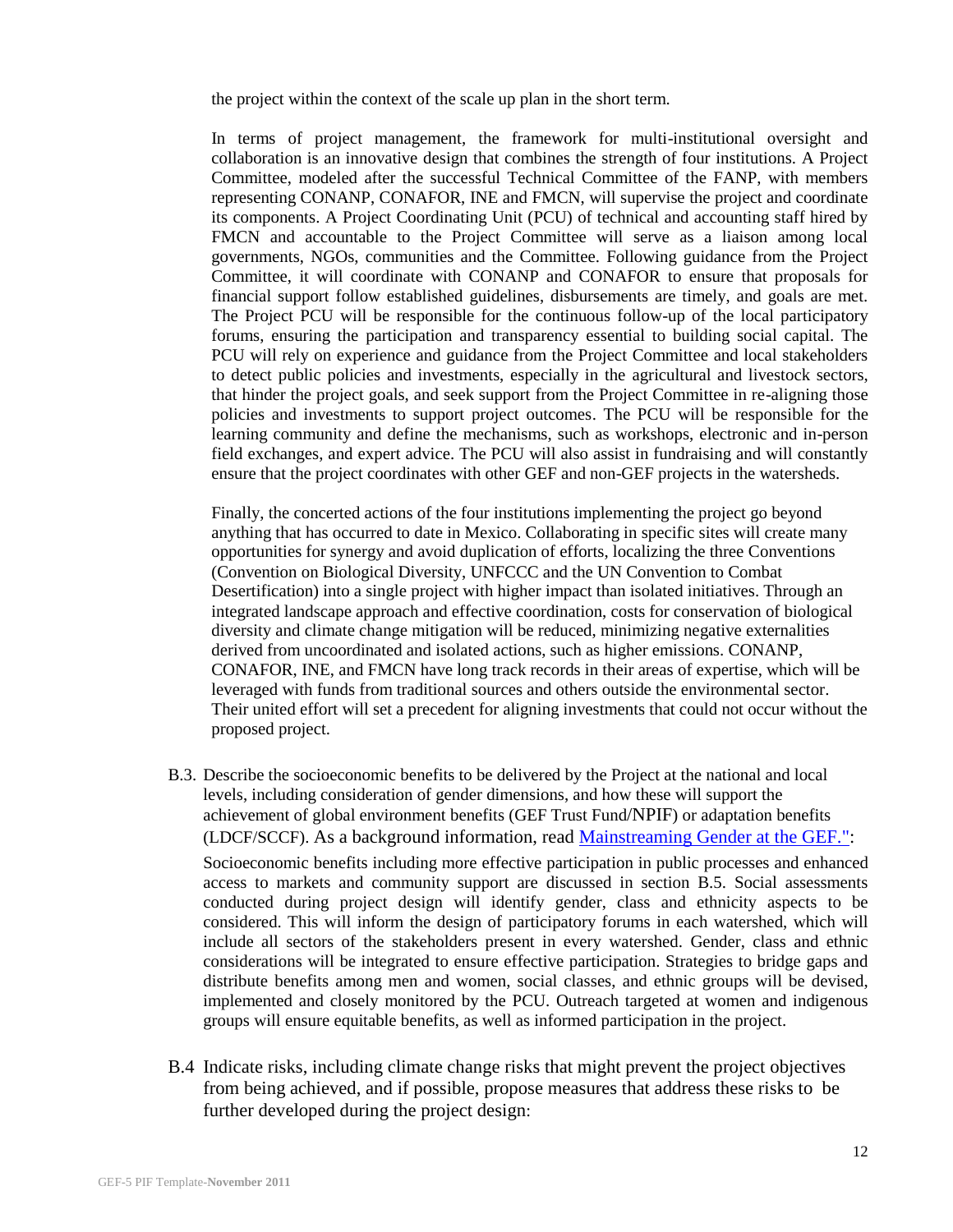| <b>Risks</b>           | <b>Management Strategies</b>                                                 |
|------------------------|------------------------------------------------------------------------------|
| Lack of enforcement    | The project will build social capital to ensure presence of organized groups |
| favors increased land  | in the selected watersheds, a proven approach to deter illegal activities.   |
| use change.            | Participatory forums will facilitate authorities' response to enforcement    |
|                        | needs.                                                                       |
| Efforts undermined by  | The proposed project will build a constituency to promote a long-term        |
| policies contrary to   | vision for every watershed. Inter-institutional coordination within          |
| project goals.         | participatory forums will align policies with a long-term vision.            |
| Climate change has a   | The project will increase landscape connectivity, thus reducing              |
| negative impact on the | vulnerability. Participatory forums will develop disaster response measures  |
| project watersheds.    | through the coordination of public agencies and stakeholders.                |

B.5. Identify key stakeholders involved in the project including the private sector, civil society organizations, local and indigenous communities, and their respective roles, as applicable:

Social assessments conducted in the selected watersheds will identify key stakeholders. Stakeholders will participate and benefit from the project through PES, support for improved management of agroecosystems and forests, and through participatory forums. Project activities will increase income and capacities of stakeholders, which include the following 17 indigenous groups: mayo, cora, huichol, pápago, pima, seri, yaqui, nahuatl, otomi, tepehua, popoluca, totonaca, chocho, mixteco, chontal, chol and maya. The project will aim at establishing sustainable partnerships among stakeholders within a watershed to build the social capital required for reducing deforestation and improving the sustainability of the watersheds. Civil society organizations and local groups will be able to access sub-grants to build organizational and technical skills (their own and their partners') required to manage natural resources sustainably and reduce vulnerability to climate change. Organized women groups will be specifically targeted through the sector representatives in the State Councils for Sustainable Development that advise the Environmental Ministry at the state level. Participatory forums in each watershed will include representatives from all sectors of society working to ensure the implementation of integrated management plans for each watershed.

B.6. Outline the coordination with other related initiatives:

The proposed Project will build on FANP's successful model for enhancing protected area management and CONAFOR's track record in PES to expand to a watershed perspective. For example, along the Tuxpan watershed, the German government will support the upper watershed, the proposed Project will support conservation in the middle watershed, and INE will consolidate advances along the coastal area through the "Adaptation to Climate Change Impacts on the Coastal Wetlands in the Gulf of Mexico" project with INE, IMTA and CONAGUA. That project is piloting adaptation measures in four important wetlands in the Gulf of Mexico addressing a range of issues related to protection of biodiversity, rehabilitation of coral reefs, mangroves and development of appropriate infrastructure to mitigate sea level rise impact, storm surges and coastal erosion, among other topics.

The project will build synergies with SEMARNAT´s "Integrated Assessment and Management of the Gulf of Mexico Large Marine Ecosystems" (LME) funded by GEF. The LME project is developing a regional strategy that will serve as a framework for the proposed project. Important lessons have also been taken from the project "Integrated Management of Ecosystems in Three Priority Eco-Regions". The proposed project will work in synergy with the Mesoamerican Biological Corridor Program (funded by GEF) by increasing connectivity in transformed landscapes and through alignment of public policies. Also along the Gulf of Mexico, the national oil company PEMEX supports reforestation in key areas, which will increase with support from the Project.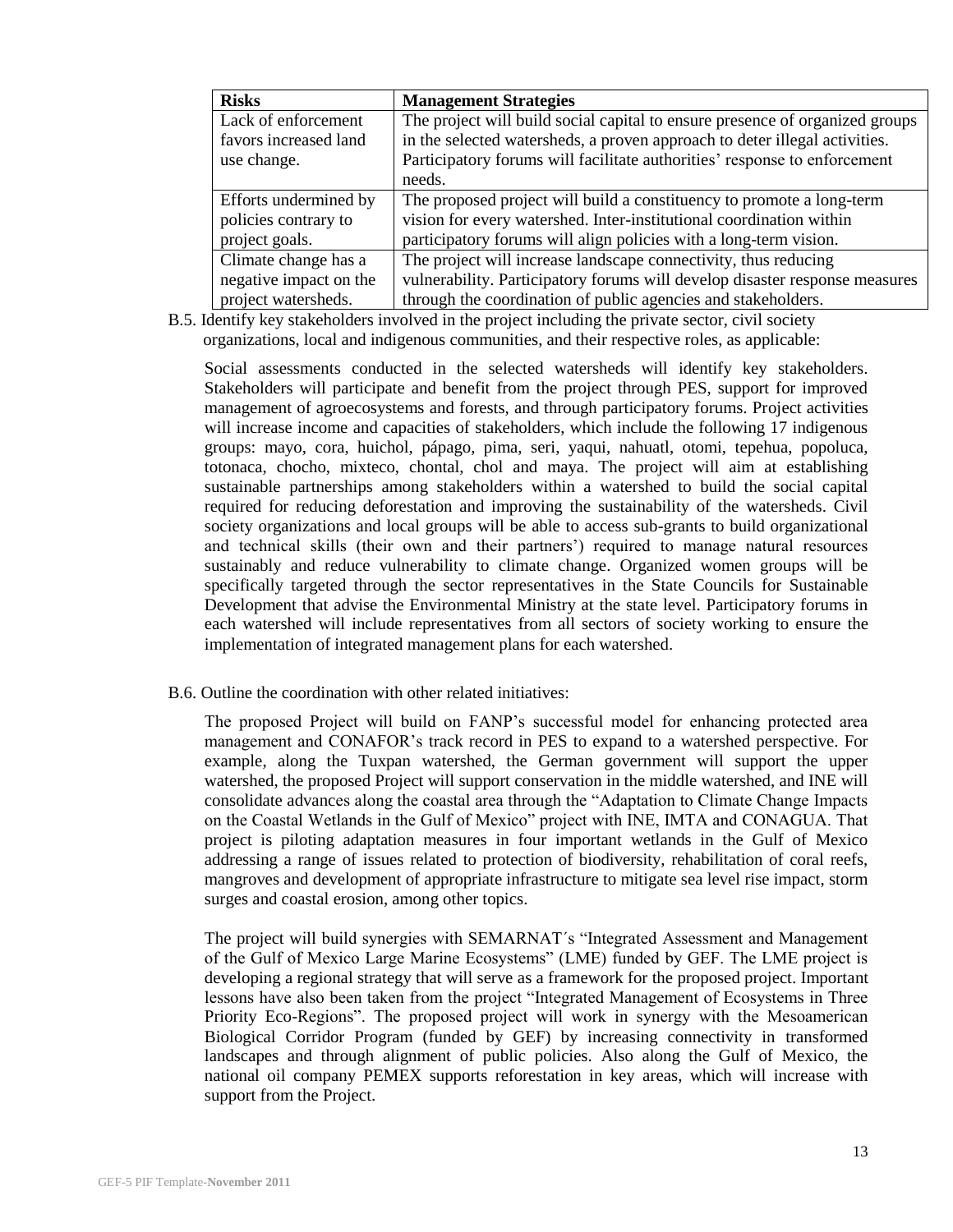The Project will build on the advances of the Mexico Forest and Climate Change SIL to CONAFOR taking advantage of the developments of tools and strategies for community strengthening, accessing improved technical assistance services, and progress in MRV aiming at REDD+ opportunities. It will establish synergies with CONAFOR`s "Mitigating Climate Change through Sustainable Forest Management and Capacity Building in the Southern States" (DECOFOS) GEF project (implemented through IFAD) that seeks to build capacities for community monitoring of carbon stocks. Both projects overlap in one watershed in the state of Campeche (see map in annex 2), which will allow sharing advances in the COFOS project in capacity-building for a wider implementation through the proposed Project. This Project complements the DECOFOS Project by implementing specific measures in Campeche building on the capacity strengthening measures financed by the DECOFOS Project.

The World Bank is preparing a new operation entitled "Modernizing the National Meteorological Service to Address Variability and Climate Change in the Water Sector in Mexico" (MOMET), which will finance pilot projects in four basins: two in the Pacific coast (Yaqui River basin in Sonora and small watershed in the coast of Chiapas) and two in the Atlantic (Veracruz and Tabasco), which will improve weather forecasting and promote investments on adaptation to climate change.

CONAFOR's Biodiversity Fund already supports the western coastal watersheds. The proposed project will expand this initiative. FMCN channels US\$500,000 per year to the conservation of coastal and marine ecosystems in the Gulf of California, and is implementing a campaign to increase its regional capital from US\$9.5 to US\$30 million.

On both coasts, CONAFOR, Rainforest Alliance and UNDP have started a GEF-supported project to strengthen community capacities and markets for certified forest products. This provides an opportunity to incorporate lessons in community forest management.

With support from the Gordon and Betty Moore Foundation, FMCN is financing an initiative from CONAFOR, CONABIO and CONANP to establish and apply field methodologies and technologies to measure deforestation and ecosystem degradation at the community level. CONAFOR and CONANP participate in an Inter-secretarial committee that ensures that methodologies in different projects are aligned.

The Project will benefit from CONANP´s project under preparation "Strengthening management effectiveness and resilience of protected areas to protect biodiversity under conditions of climate change", since the latter will strengthen protected areas capacities to adapt to climate change, and develop a nationwide system for monitoring impacts of climate change and reduction of vulnerability. The Project will also exchange lessons with experiences in strengthening management of protected areas and working with indigenous communities in other regions of the country, such as those derived from the "Biodiversity Conservation and Sustainable Management in the Sierra Tarahumara, Chihuahua, Mexico" project being prepared by CONANP with support from UNEP.

In terms of REDD+ initiatives, CONAFOR is receiving support from the Spanish, U.S., French, Norwegian Governments and the European Community that will develop the national capacities, which will be applied in the field. The Proposed project has all the elements to test CONAFOR advances to align national policies with local needs. In addition, the FMCN is part of an alliance with The Nature Conservancy, Woods Hole Research Center, the Carnegie Institution for Science and Rainforest Alliance to support Mexico`s readiness for REDD+. This alliance is financed by USAID and will help to strengthen public policies, develop capacities in MRV, build financial models, and support pilot projects. Advances in these pilot projects will provide learning opportunities for the proposed coastal watersheds Project.

#### **C. DESCRIBE THE GEF AGENCY'S COMPARATIVE ADVANTAGE TO IMPLEMENT THIS PROJECT:**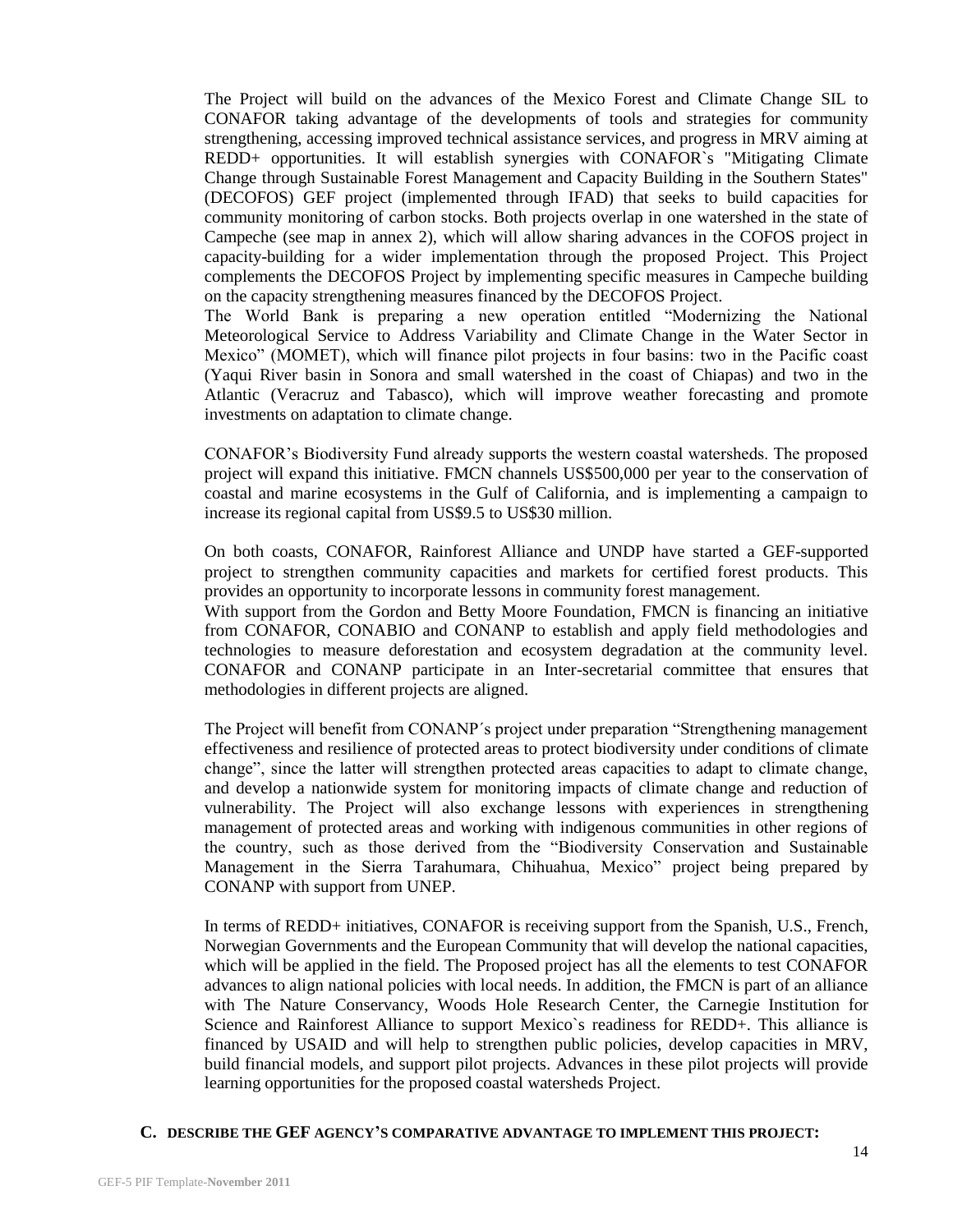The proposed project builds on the FANP and the Biodiversity Fund experiences, which were implemented by the World Bank. The World Bank is the leading agency in the implementation of environmental funds, so its selection fits well with the GEF's Comparative Advantage matrix. The World Bank has a strong program with operations in all areas addressed by this project, important synergies will produce long lasting results.

C.1 Indicate the co-financing amount the GEF agency is bringing to the project:

The co-financing will be provided by the Government and other donors. The World Bank approved a US\$350 million SIL from CONAFOR to ensure sustainable use, restoration and expansion of Mexico's forest resources. It aims to strengthen social resilience to climate change in Mexico and to lead the international effort for REDD+. This loan will be used as co-financing by CONAFOR. The other agencies involved will provide budgetary funds, and support from bilateral sources in the adaptation o climate change. The FMCN will raise funds from private donors.

C.2 How does the project fit into the GEF agency's program (reflected in documents such as UNDAF, CAS, etc.) and staff capacity in the country to follow up project implementation:

The proposed project is consistent with the World Bank's country and sector strategies. The World Bank has shown effective support and coordination in past projects with the Mexican agencies involved. The accumulated experience of the World Bank and the four agencies allows for an unprecedented opportunity of efficient and effective coordination.

The World Bank country office is well staffed and the technical staff involved in the design and supervision of the proposed project includes specialists in biodiversity, environmental services, water resources management, land tenure, social issues including gender and indigenous peoples. Financial, procurement, legal and disbursement officers are based in the country office, as well. The World Bank would also draw upon specialists working in other regions of the world on issues of integrated watershed management and conservation, thus bringing global knowledge and experience to Mexico. The Bank has sponsored a number of South-South dialogues led by Mexico –mostly in environmental services, agriculture and water resources. This Project has a lot of potential for more of this type of collaboration.